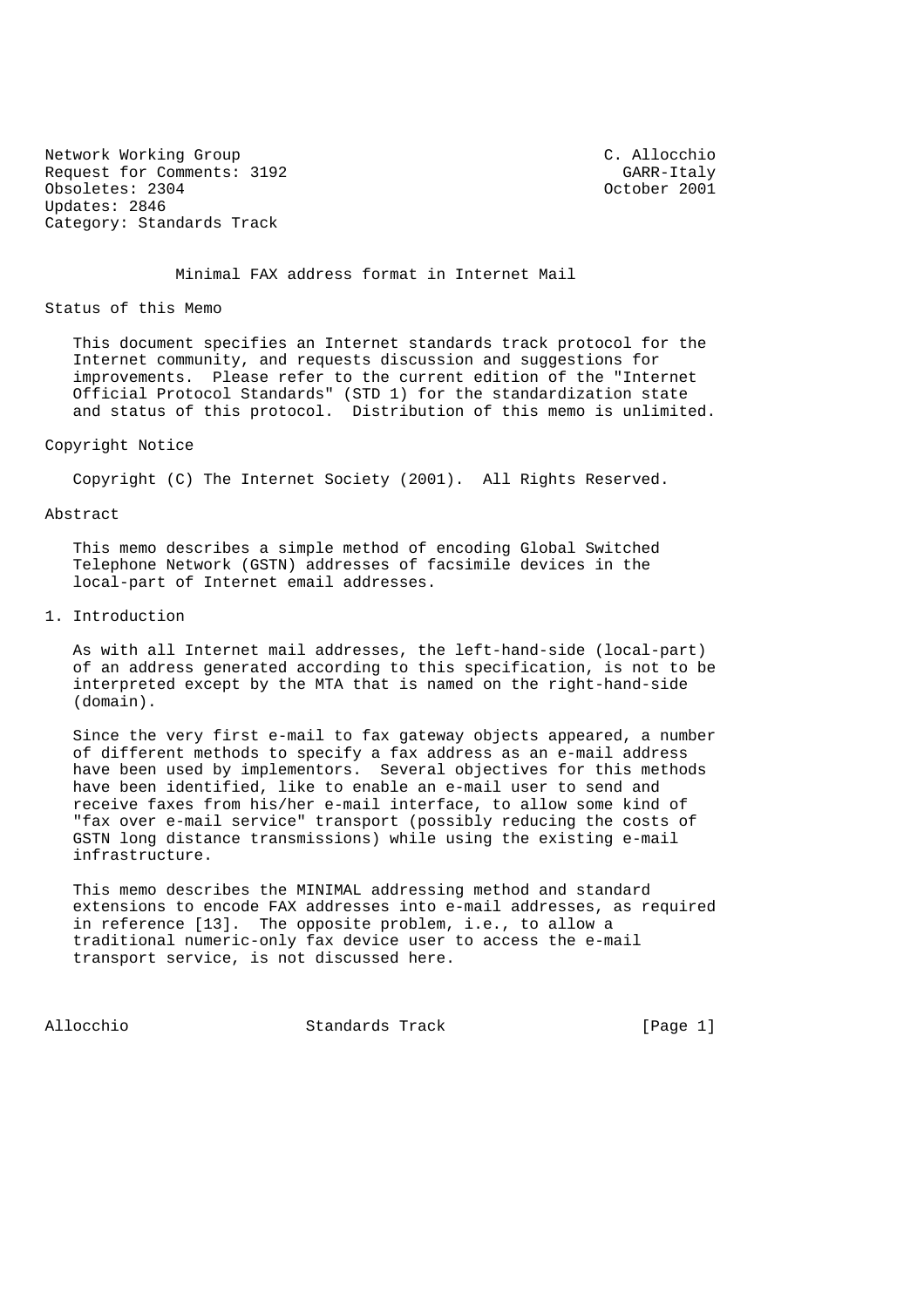These IANA forms used to register the standard elements defined here are given in the "IANA Considerations" chapter (section 7 of this document).

 All implementations supporting FAX over e-mail address format MUST support this minimal specification.

1.1 Terminology and Syntax conventions

 In this document the formal definitions are described using ABNF syntax, as defined into [7]. We will also use some of the "CORE DEFINITIONS" defined in "APPENDIX A - CORE" of that document. The exact meaning of the capitalized words

 "MUST", "MUST NOT", "REQUIRED", "SHALL", "SHALL NOT", "SHOULD", "SHOULD NOT", "RECOMMENDED", "MAY", "OPTIONAL"

is defined in reference [6].

In this document the following new terms are also defined:

 I-fax device: an I-pstn device type [13] which is able to communicate either directly or indirectly with the traditional FAX over GSTN service;

 mta-I-fax: the Internet domain name which identifies uniquely an I-fax device over the Internet (see also mta-I-pstn in [13]);

 fax-email: the complete Internet e-mail address structure which is used to transport a FAX address over the Internet e-mail service (see also pstn-email in [13]).

2. Minimal Fax address

 The minimal fax address within e-mail has been defined for consistency with reference [13] and it contains two elements: the fax-mbox and an optional qualif-type1 element.

 More precisely the GSTN minimal address specification requires the use of a unique service-selector for each specific application (section 2 in [13]).

The "service-selector" defined for the fax service is as follows:

service-selector = "FAX"

Allocchio Standards Track [Page 2]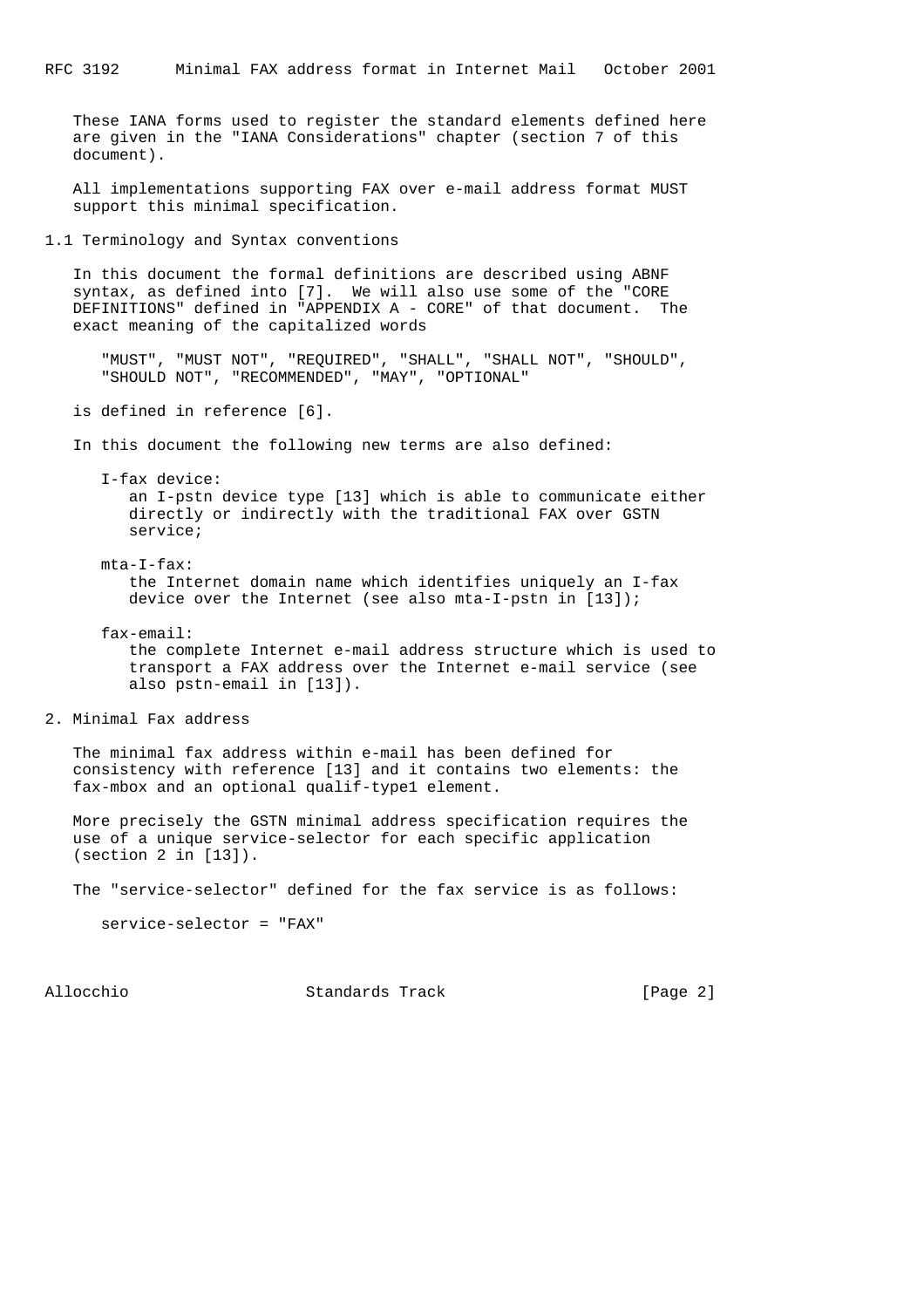In the syntax for the fax address a qualif-type1 element has been defined for support of T.30/T.33 subaddresses (see section 2 of [13]). The use of this element is OPTIONAL, but compliant implementations MUST be able to support and correctly interpret it when present. Its definition is as follows:

qualif-type1 = "/" t33-sep "=" sub-addr

where

```
 t33-sep = "T33S"
```
 $sub-addr = 1*($  DIGIT  $)$ 

Thus, the minimal specification of a fax in e-mail address is:

fax-address = fax-mbox [ "/T33S=" sub-addr ]

fax-mbox = "FAX=" global-phone

Notes:

 For the case of a single subaddress, only numbers are allowed in <sub-addr> which is consistent with T.30, T.33, and this document. While T.30 and T.33 use SPACE to pad its field, padding isn't necessary in the <sub-addr> field defined by this document.

 For the case of multiple subaddresses, T.33 specifies the "#" character be used to specify multiple subaddreses. However, only digits are permitted in the <sub-addr> field defined by this document. Refer to section 4.1 in case multiple <sub-addr> per per <fax-mbox> need to be specified.

 The Minimal supported syntax for global-phone (as described in section 2.1 of reference [13]) is:

```
 global-phone = "+" 1*( DIGIT / written-sep )
```
written-sep = ( "-" / "." )

 Refer to section 2.1 in [13] for other important considerations about the global-phone element.

2.2 Some examples of a minimal "fax-address"

```
 Some examples of minimal fax-address follows:
```
Allocchio Standards Track [Page 3]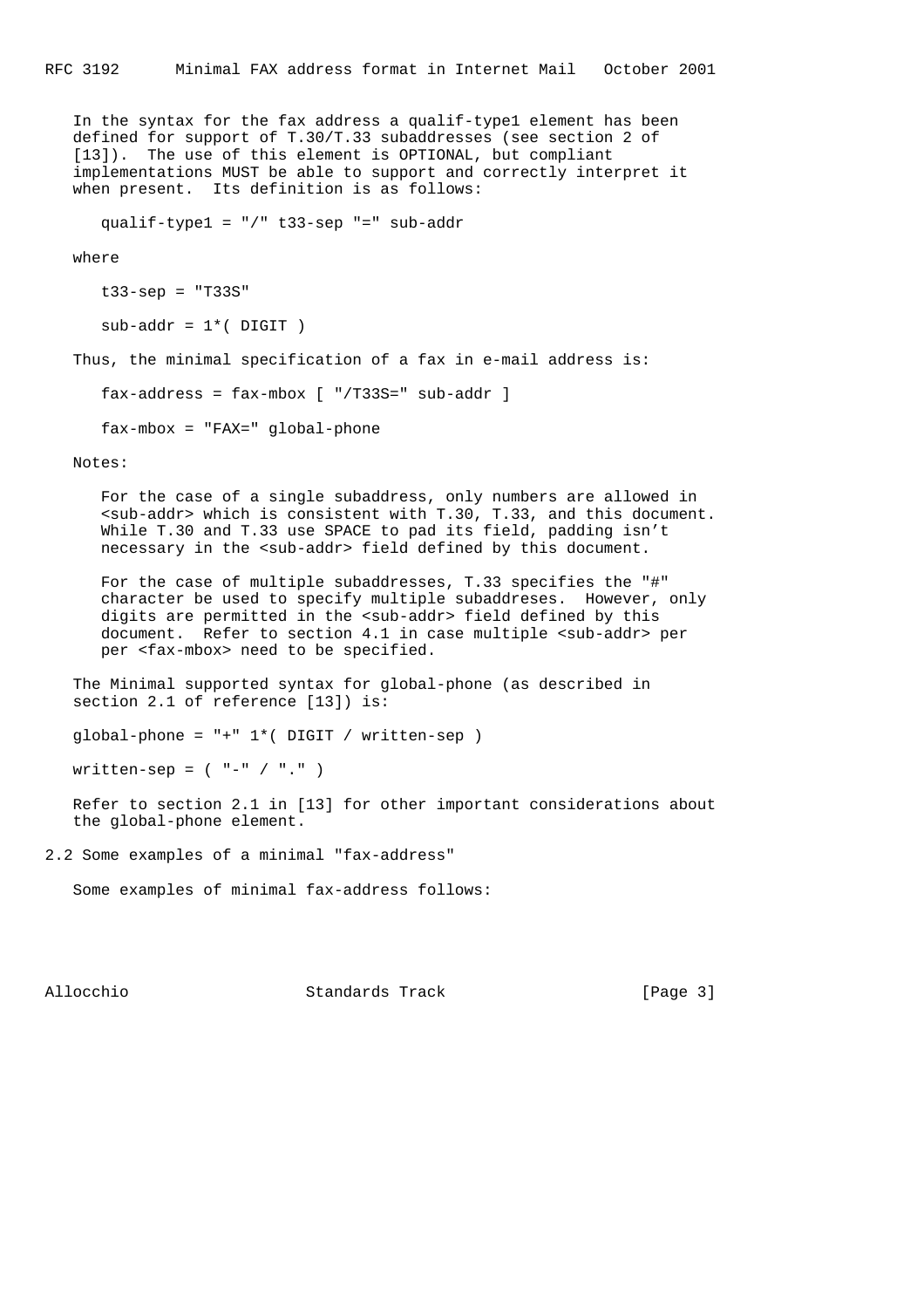RFC 3192 Minimal FAX address format in Internet Mail October 2001

FAX=+3940226338

FAX=+12027653000/T33S=1387

FAX=+33-1-88335215

Note:

the examples shown are just for illustration purposes.

3. The e-mail address of the I-fax device: mta-I-fax

 An "I-fax device" has, among its characteristics, a unique Internet domain name which identifies it on the Internet. Within Internet mail, this is the Right Hand Side (RHS) part of the address, i.e., the part on the right of the "@" sign. For purposes of this document we will call this "mta-I-fax"

 $mta-I-fax = domain$ 

 For "domain" strings used in SMTP transmissions, the string MUST conform to the requirements of that standards <domain> specifications [1], [3]. For "domain" strings used in message content headers, the string MUST conform to the requirements of the relevant standards [2], [3].

Note:

 the use of "domain names" or "domain literals" is permitted in addresses in both the SMTP envelope and message header fields.

4. The fax-email

 The complete structure used to transfer a minimal FAX address over the Internet e-mail transport system is called "fax-email". This object is a an e-mail address which conforms to [2] and [3] "addr-spec" syntax, with structure refinements which allows the FAX number to be identified.

fax-email =  $["""] ['']$  fax-address  $["/"] ["""]$   $["""]$   $@"$  mta-I-fax

Implementors' note:

 The optional "/" characters can result from translations from other transport gateways (such as some X.400 gateways) which have included the "/" as an optional element. Implementations MUST accept the optional slashes but SHOULD NOT generate them. Gateways are allowed to strip them off when converting to Internet

Allocchio Standards Track [Page 4]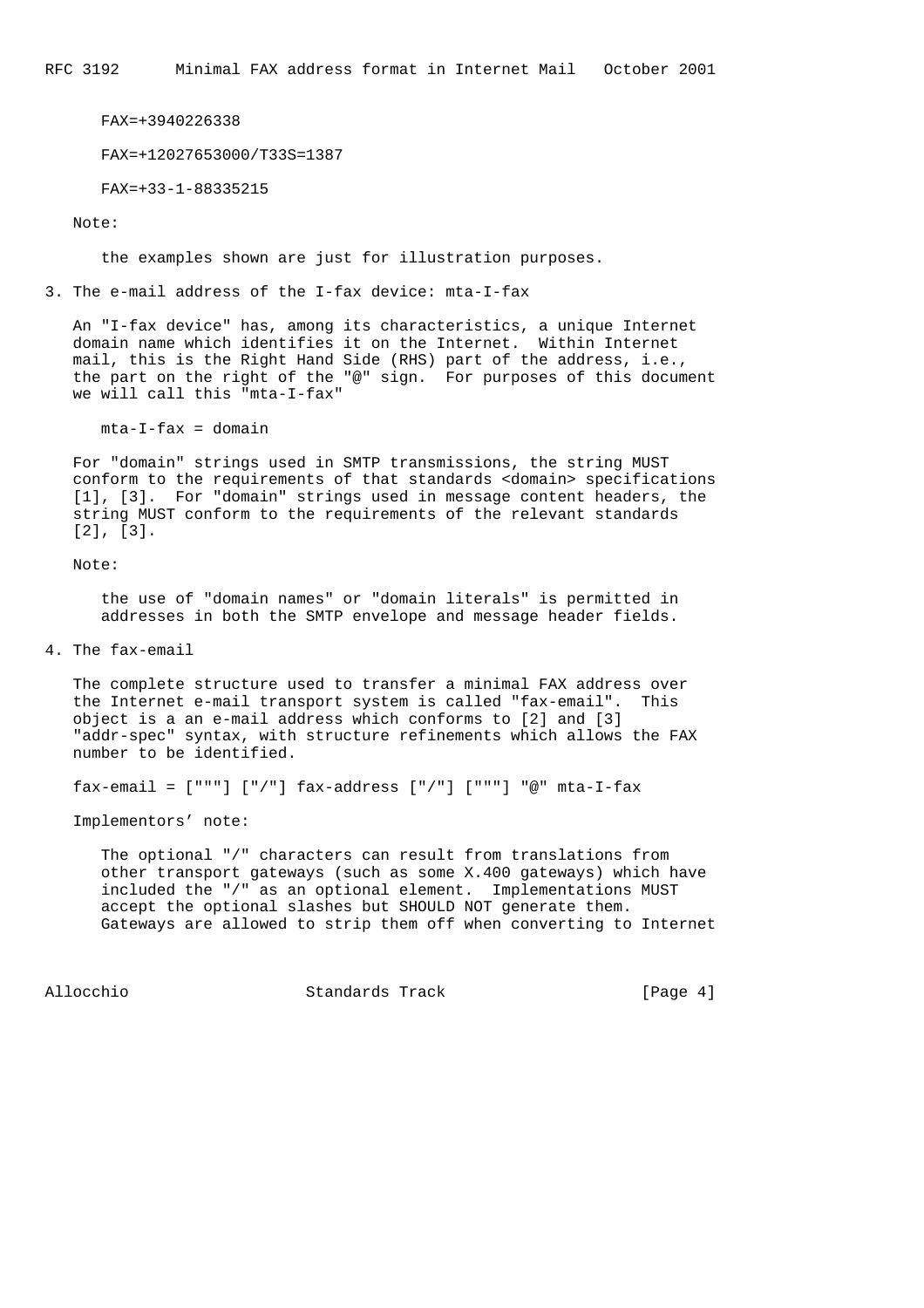mail addressing. The relevant standard [2], [3] define exactly when the optional "quotes" characters surrounding the entire local part (i.e., the part on the left of the "@" character into the fax-email) MUST be added.

4.1 Multiple subaddresses

 There are some instances in GSTN applications where multiple subaddresses are used: T.33 subaddresses in fax service are one of these cases. In e-mail practice a separate and unique e-mail address is always used for each recipient; as such, if multiple T.33 subaddresses are present, the use of multiple "fax-email" elements is REQUIRED.

Implementors' note:

 The UA MAY accept multiple subaddress elements for the same global-phone, but it MUST generate multiple "fax-mbox" elements when submitting the message to the MTA.

4.2 Some examples of minimal "fax-email"

Some examples of minimal fax-email addresses follows:

FAX=+3940226338@faxworld.org

FAX=+12027653000/T33S=1387@faxworld.org

/FAX=+33-1-88335215/@faxworld.org

Note:

the examples shown are just for illustration purposes.

5. Conclusion

 This proposal creates a minimal standard encoding for FAX addresses within the global e-mail transport system. The proposal is consistent with existing e-mail standards.

6. Security Considerations

 This document specifies a means by which FAX addresses can be encoded into e-mail addresses. Since e-mail routing is determined by Domain Name System (DNS) data, a successful attack to DNS could disseminate tampered information, which causes e-mail messages to be diverted via some MTA or Gateway where the security of the software has been compromised.

Allocchio Standards Track [Page 5]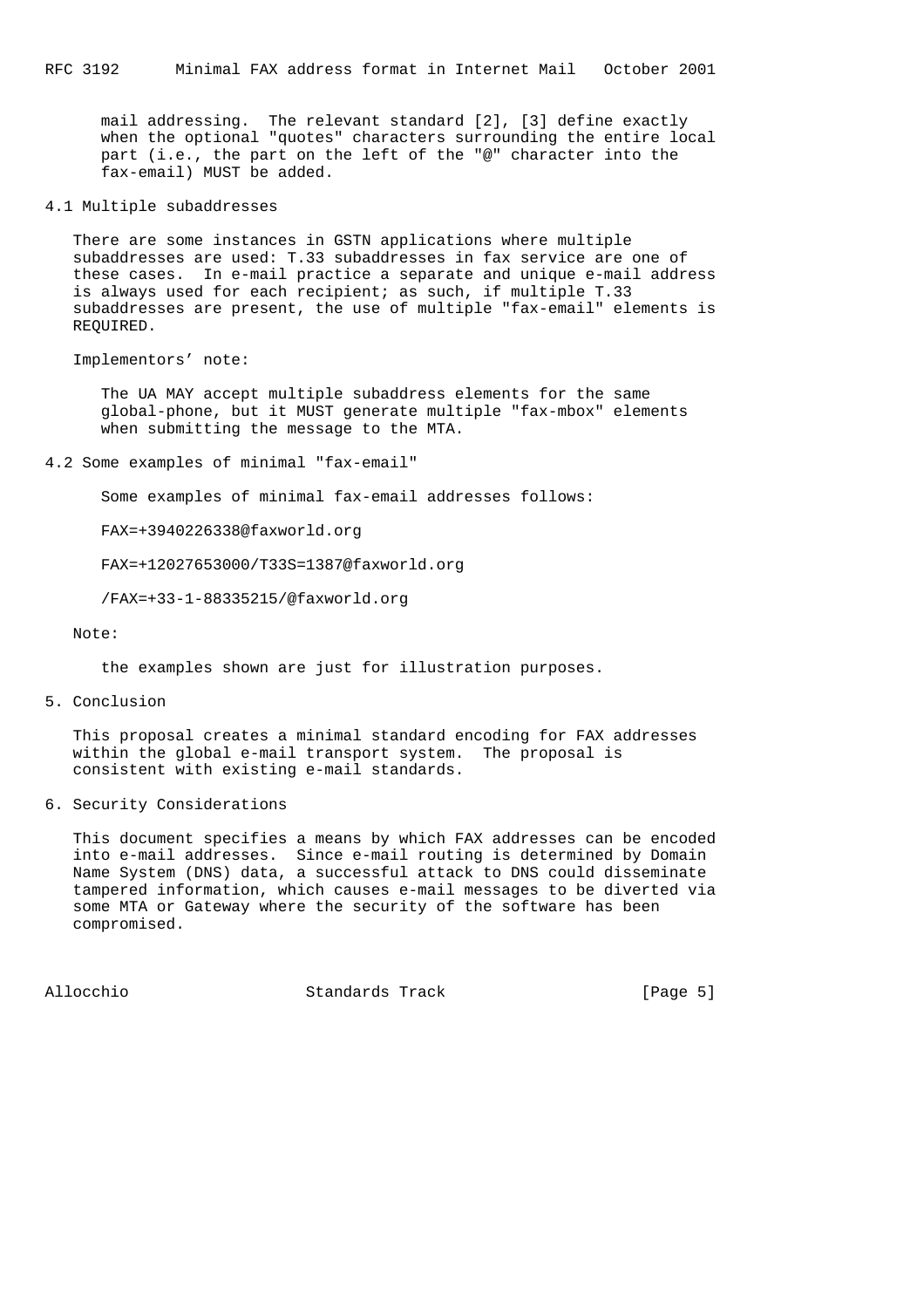There are several means by which an attacker might be able to deliver incorrect mail routing information to a client. These include: (a) compromise of a DNS server, (b) generating a counterfeit response to a client's DNS query, (c) returning incorrect "additional information" in response to an unrelated query. Clients SHOULD ensure that mail routing is based only on authoritative answers. Once DNS Security mechanisms [5] become more widely deployed, clients SHOULD employ those mechanisms to verify the authenticity and integrity of mail routing records.

7. IANA Considerations

 The IANA registration forms for "FAX" service-selector and "T33S" qualif-type1 elements are defined here. These forms update the previous registration forms defined in [15].

7.1 IANA Registration form for updated value of GSTN address service-selector "FAX"

 To: IANA@iana.org Subject: Registration of updated values for the GSTN address service-selector specifier "FAX"

service-selector name:

FAX

Description of Use:

FAX - specify that the GSTN address refers either to an Internet Fax device, or an onramp/offramp Fax gateway.

For a complete description refer to RFC 3192 and RFC 3191.

Security Considerations:

See the Security Consideration section of RFC 3192.

Person & email address to contact for further information:

 Claudio Allocchio INFN-GARR c/o Sincrotrone Trieste SS 14 Km 163.5 Basovizza I 34012 Trieste Italy

Allocchio Standards Track [Page 6]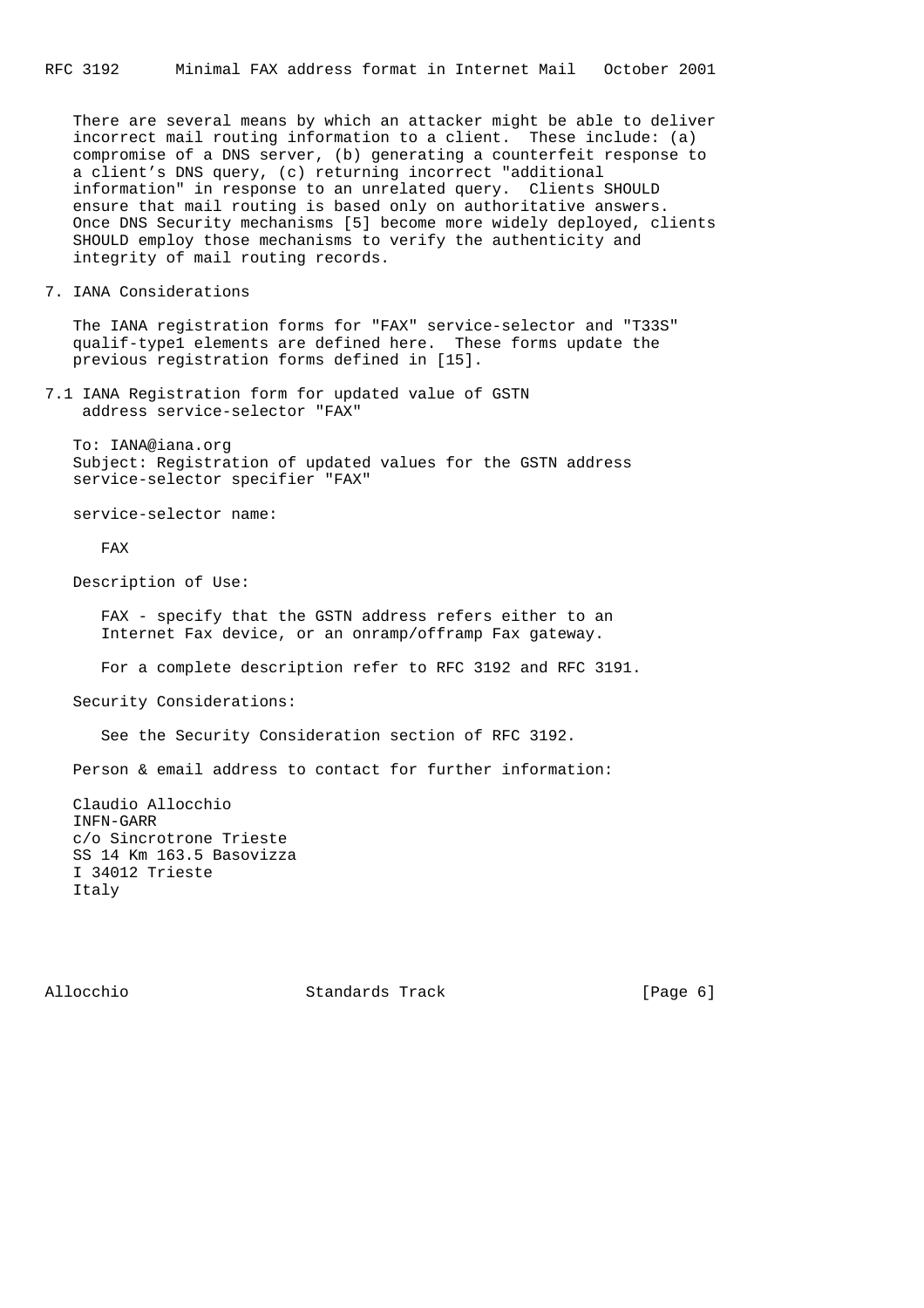RFC2822: Claudio.Allocchio@garr.it X.400: C=it;A=garr;P=garr;S=Allocchio;G=Claudio; Phone: +39 040 3758523 Fax: +39 040 3758565

7.2 IANA Registration form for updated value of GSTN address qualit-type1 keyword "T33S" and value

 To: IANA@iana.org Subject: Registration of updated values for the GSTN address qualif-type1 element "T33S"

qualif-type1 "keyword" name:

T33S

qualif-type1 "value" ABNF definition:

 $sub-addr = 1*($  DIGIT  $)$ 

Description of Use:

 T33S is used to specify the numeric only optional fax sub-address element described in "ITU T.33 - Facsimile routing utilizing the subaddress; recommendation T.33 (July, 1996)". Further detailed description is available in RFC 3192.

Use Restriction:

 The use of "T33S" is restricted to "FAX" service-selector, is it has no meaning outside the fax service.

Security Considerations:

See the Security Consideration section of RFC 3192.

Person & email address to contact for further information:

 Claudio Allocchio INFN-GARR c/o Sincrotrone Trieste SS 14 Km 163.5 Basovizza I 34012 Trieste Italy

Allocchio Standards Track [Page 7]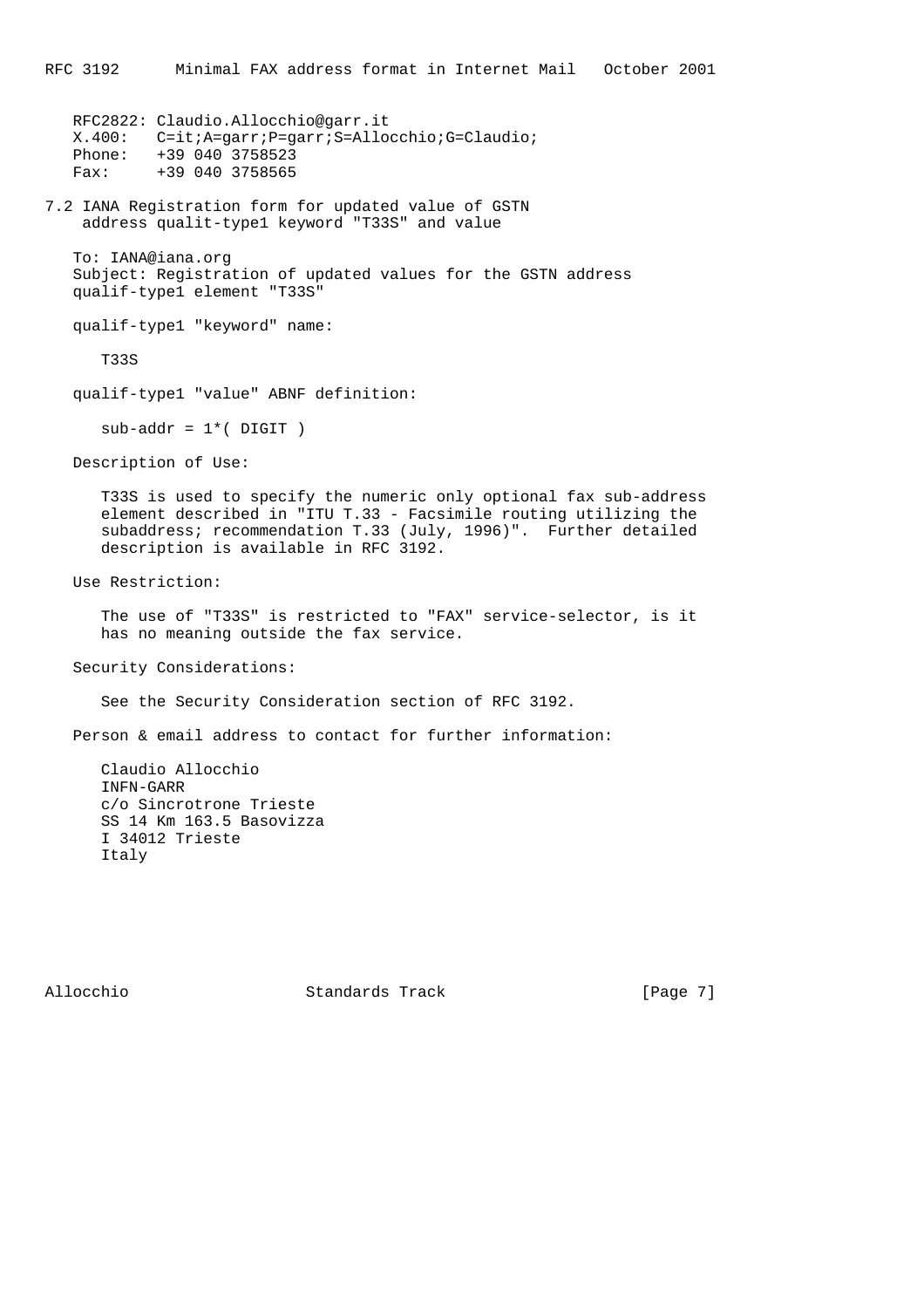RFC2822: Claudio.Allocchio@garr.it X.400: C=it;A=garr;P=garr;S=Allocchio;G=Claudio; Phone: +39 040 3758523 Fridric - 22<br>Fax: +39 040 3758565

8. Changes since RFC 2304 specification

 Although there are no major or technical changes from RFC 2304 specification, this section briefly describes where updates and clarifications were introduced:

- considering the case that telephony systems do not conform any more to the "single/few" Public Operator paradigm, the old definition "PSTN - Public Switched Telephone Network" was changed into the more adequate "GSTN - Global Switched Telephone Network" one. However, in order to remain consistent with the previous specification, the ABNF variables names were not changed.
- section 7 "IANA Considerations" and the IANA registration forms for the "FAX" "service-selector" and for the "T33S" "qualif-type1" elements were added;
- an explicit list of "new terms" with explanations was added to section 1.1;
- the case when multiple T.33 subaddresses are present was described more explicitly in order to clarify how to handle them (section 4.1);
- in section 3 the language describing "mta-I-fax" was updated to better describe its relationship with an Internet Mail address;
- in section 4., the quoting rules of the "fax-address" and their practical use was made explicit both in the definition of "fax email" and in the Implementors' note;
- the Author's Address was updated;
- the References list was updates to substitute ITU E.164 (1991) with ITU E.164 (1997).

Allocchio Standards Track [Page 8]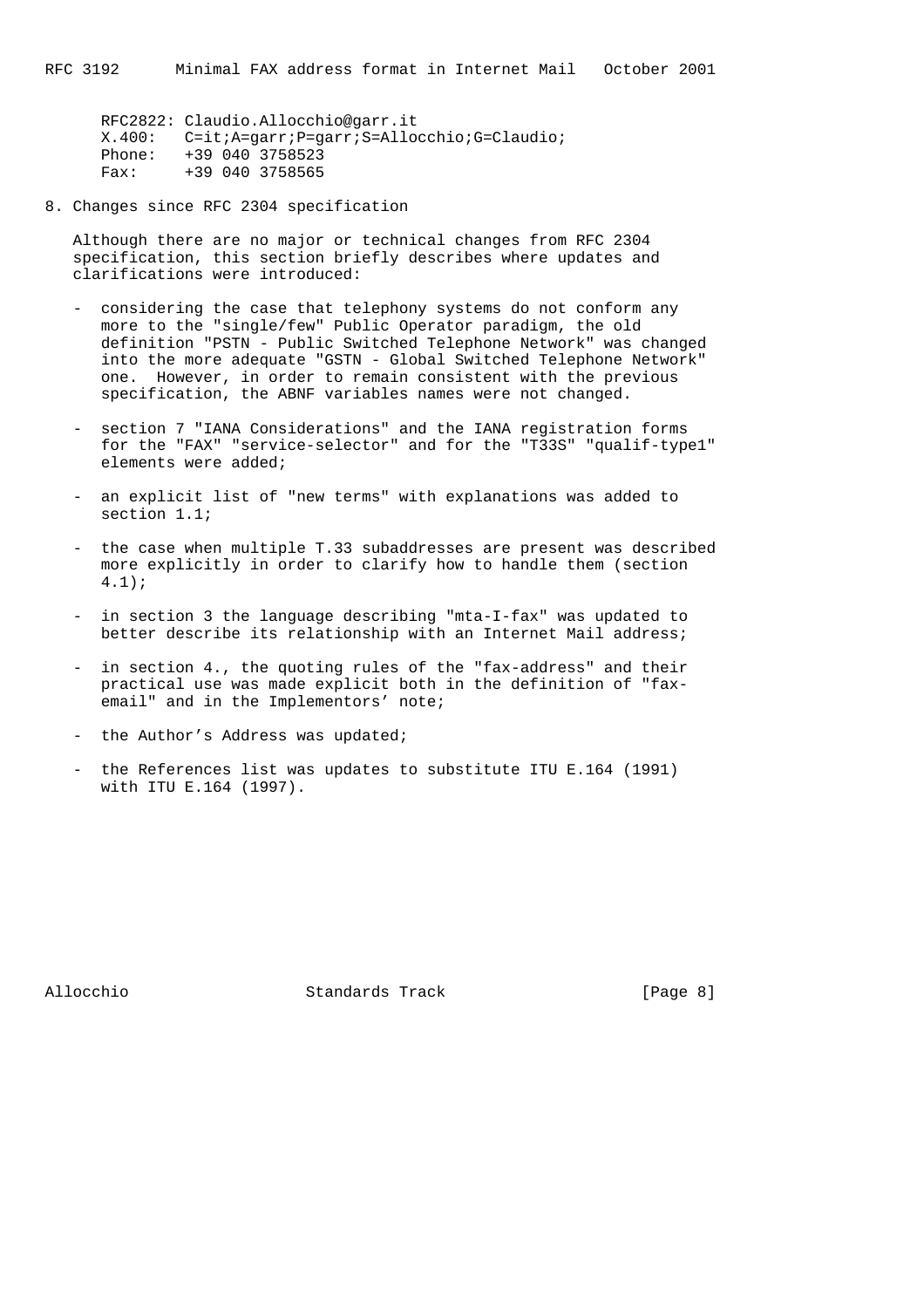9. Author's Address

 Claudio Allocchio INFN-GARR c/o Sincrotrone Trieste SS 14 Km 163.5 Basovizza I 34012 Trieste Italy RFC2822: Claudio.Allocchio@garr.it X.400: C=it;A=garr;P=garr;S=Allocchio;G=Claudio; Phone: +39 040 3758523 Fax: +39 040 3758565

## 10. References

- [1] Postel, J., "Simple Mail Transfer Protocol", STD 10, RFC 821, August 1982.
- [2] Crocker, D., "Standard for the Format of ARPA Internet Text Messages", STD 11, RFC 822, August 1982.
- [3] Braden, R., "Requirements for Internet hosts application and support", STD 3, RFC 1123, October 1989.
- [4] Malamud, C. and M. Rose, "Principles of Operation for the TPC.INT Subdomain: Remote Printing -- Technical Procedures", RFC 1528, October 1993.
- [5] Eastlake, D. and C. Kaufman, "Domain Name System Security Extensions", RFC 2065, January 1997.
- [6] Bradner, S., "Key words for use in RFCs to Indicate Requirement Levels", BCP 14, RFC 2119, March 1997.
- [7] Crocker, D. and P. Overell, "Augmented BNF for Syntax Specifications", RFC 2234, November 1997.
- [8] ITU F.401 Message Handling Services: Naming and Addressing for Public Message Handling Service; recommendation F.401 (August 1992).
- [9] ITU F.423 Message Handling Services: Intercommunication Between the Interpersonal Messaging Service and the Telefax Service; recommendation F.423 (August 1992).
- [10] ITU E.164 The International Public Telecommunication Numbering Plan E.164/I.331 (May 1997).

Allocchio Standards Track [Page 9]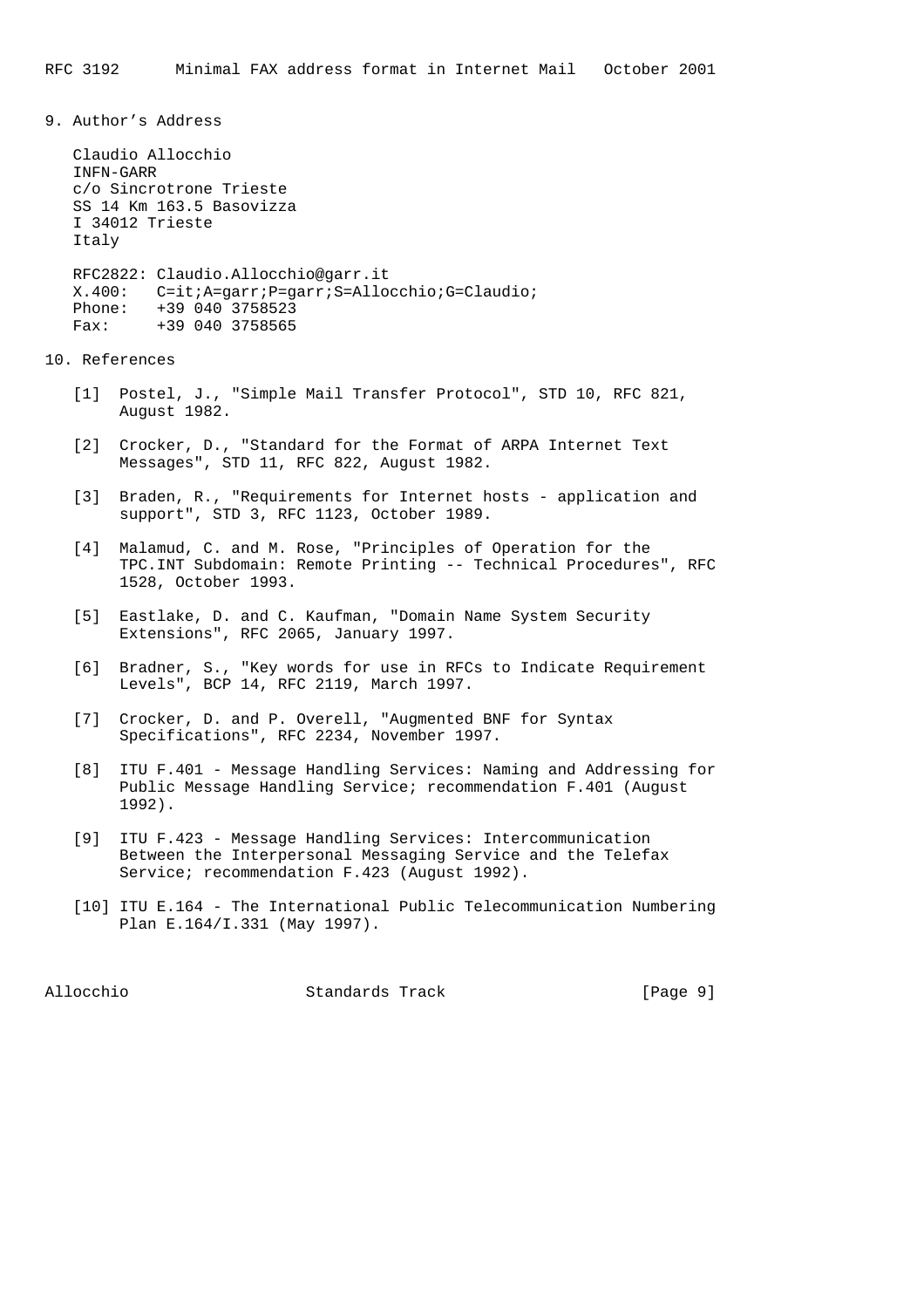- [11] ITU T.33 Facsimile routing utilizing the subaddress; recommendation T.33 (July 1996).
- [12] ETSI I-ETS 300,380 Universal Personal Telecommunication (UPT): Access Devices Dual Tone Multi Frequency (DTMF) sender for acoustical coupling to the microphone of a handset telephone (March 1995).
- [13] Allocchio, C., "Minimal GSTN address format in Internet Mail", RFC 3191, October 2001.
- [14] Kille, S., "MIXER (Mime Internet X.400 Enhanced Relay): Mapping between X.400 and RFC 822/MIME", RFC 2156, January 1998.
- [15] Allocchio, C., "GSTN address element extensions in e-mail services", RFC 2846, June 2000.

Allocchio Standards Track [Page 10]